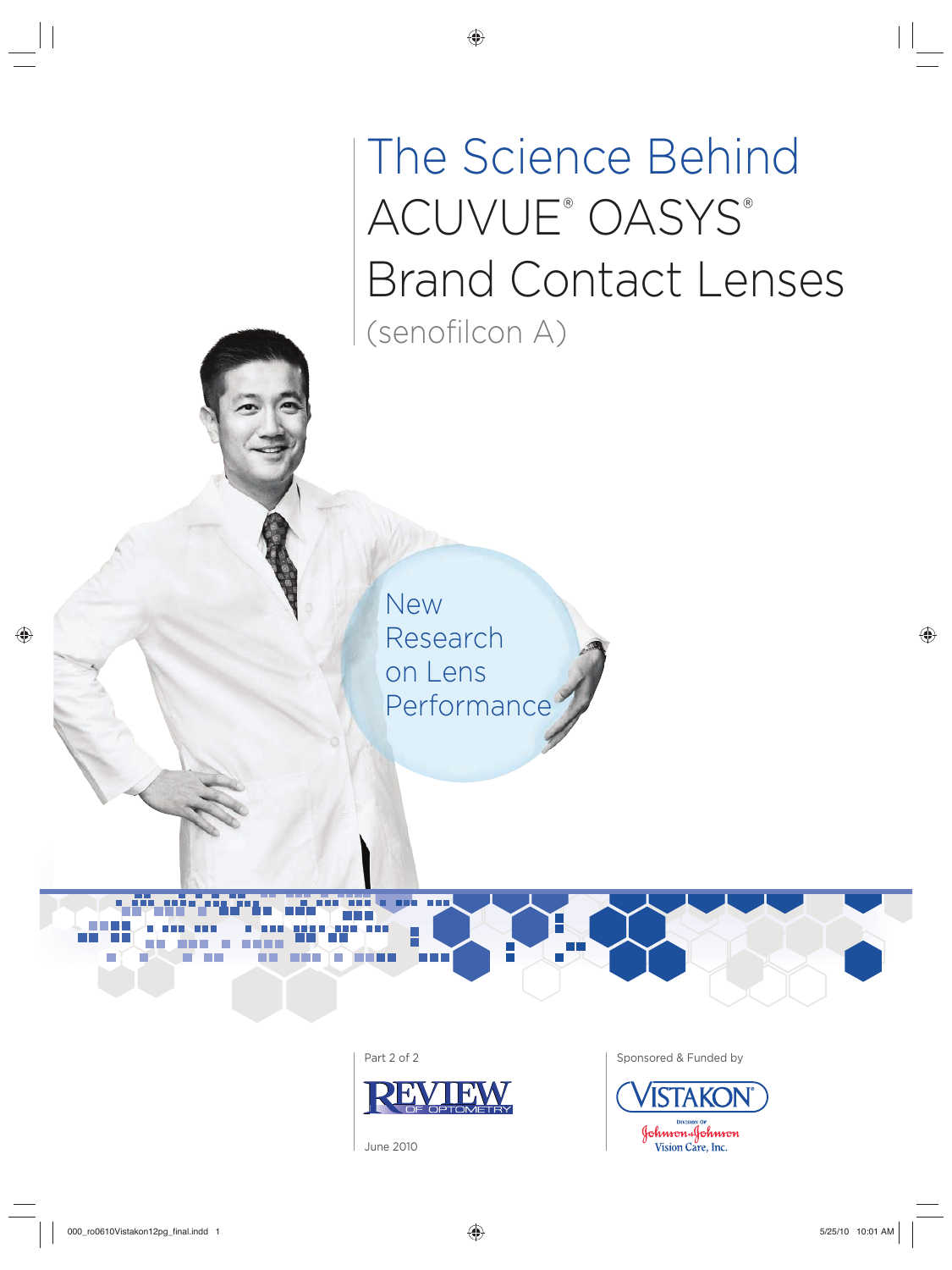# TABLE OF CONTENTS

**CONTRACTOR** 

m in n

**3** Senofilcon A: A History of Success in Challenging Eyes and Environments

 $\blacksquare$ **THE**  a a s

- **5** Clinical Perspectives: The Science Behind ACUVUE® OASYS® Brand Contact Lenses Senofilcon A (Doctor Roundtable)
- **7** Compliance with Contact Lens Replacement Schedules
- **9** How Do Silicone Hydrogel Lenses Perform Across their Recommended Wear Cycle?

The content of this supplement was developed by the *Review of Optometry* staff in consultation with, and with funding provided by, Johnson & Johnson Vision Care, Inc., the makers of ACUVUE® OASYS® Brand Contact Lenses.

#### **Fair Balance**

ACUVUE® Brand Contact Lenses are indicated for vision correction. As with any contact lens, eye problems, including corneal ulcers, can develop. Some wearers may experience mild irritation, itching or discomfort. Lenses should not be prescribed if patients have any eye infection, or experience eye discomfort, excessive tearing, vision changes, redness or other eye problems. Consult the package insert for complete information. Complete information is also available from VISTAKON®, Division of Johnson & Johnson Vision Care, Inc., by calling 1-800-843-2020 or by visiting jnjvisioncare.com.

#### **UV Disclaimer**

‡Helps protect against transmission of harmful UV radiation to the cornea and into the eye.

WARNING: UV-absorbing contact lenses are NOT substitutes for protective UV-absorbing eyewear such as UV-absorbing goggles or sunglasses because they do not completely cover the eye and surrounding area. You should continue to use UV-absorbing eyewear as directed. NOTE: Long-term exposure to UV radiation is one of the risk factors associated with cataracts. Exposure is based on a number of factors such as environmental conditions (altitude, geography, cloud cover) and personal factors (extent and nature of outdoor activities). UV-blocking contact lenses help provide protection against harmful UV radiation. However, clinical studies have not been done to demonstrate that wearing UV-blocking contact lenses reduces the risk of developing cataracts or other eye disorders. Consult your eye care practitioner for more information.

#### **TM Statement**

ACUVUE®, ACUVUE® OASYS®, ACUVUE® OASYS® with HYDRA-CLEAR® Plus and VISTAKON® are trademarks of Johnson & Johnson Vision Care, Inc.

## *June, 2010* INTRODUCTORY REMARKS

#### *Dear Colleagues,*

*We're excited to share with you the latest research on lens performance and, specifically, a little of the history and science behind ACUVUE® OASYS® Brand Contact Lenses (senofi lcon A). For well over two decades, VISTAKON®, Division of Johnson & Johnson Vision Care, Inc. has been associated with excellence and leadership in contact lenses. Our goal has been to work closely with the professional community to meet your needs and exceed the expectations of your patients.* 

*ACUVUE® OASYS® Brand is the most prescribed contact lens in the world today and one of the latest in the evolution of cutting edge technologies that VISTAKON® has brought to the market. The ACUVUE® OASYS® lens is a clear refl ection of our dedication to innovation and to promoting the health of the millions of patients whose lives we together touch each year. Our patients are better for the wonderful partnership that exists between VISTA-KON® and eyecare professionals throughout the world.* 

*This supplement brings some of the brightest minds in the contact lens field together to discuss several pressing issues of the day. It is intended to serve as an open forum for honest feedback and ideas from practicing clinicians and educators. We share this with you and welcome your feedback by phone (800) 876-6644 or via e-mail at pa@its.jnj.com.*

*It is our sincere hope that the insights shared in this publication will provide knowledge and understanding to help manage the challenges of compliance, highlight optimal wearing schedule, and maximize contact lens performance and comfort. We are committed to working together to achieve the best possible outcomes for patients.*

*Colleen M. Riley, OD, MS, FAAO Vice President of Professional Development & Medical Affairs*



*Colleen M. Riley, OD, MS, FAAO is Vice President, Professional Development and Medical Affairs at VISTAKON®, Division of Johnson & Johnson Vision Care, Inc. Dr. Riley joined VISTAKON® in 2004, in the Research & Development group and was responsible for leading the development of innovative products, such as ACUVUE® OASYS® Brand Contact Lenses for ASTIGMATISM. Prior to 2004,* 

*Dr. Riley was in practice and a faculty member at Indiana University.*

*Dr. Riley received her Doctor of Optometry degree and her Master of Science in Physiological Optics from Indiana University School of Optometry. She is a Fellow and Contact Lens Diplomate in the AOA's Section on Cornea, Contact Lenses and Refractive Technologies and was recently*  named one of the top 20 Most Influential Women in the Optical Industry. *An accomplished speaker and author, Dr. Riley also served as a Principal Investigator in the NEI-funded Collaborative Longitudinal Evaluation of Keratoconus Study.*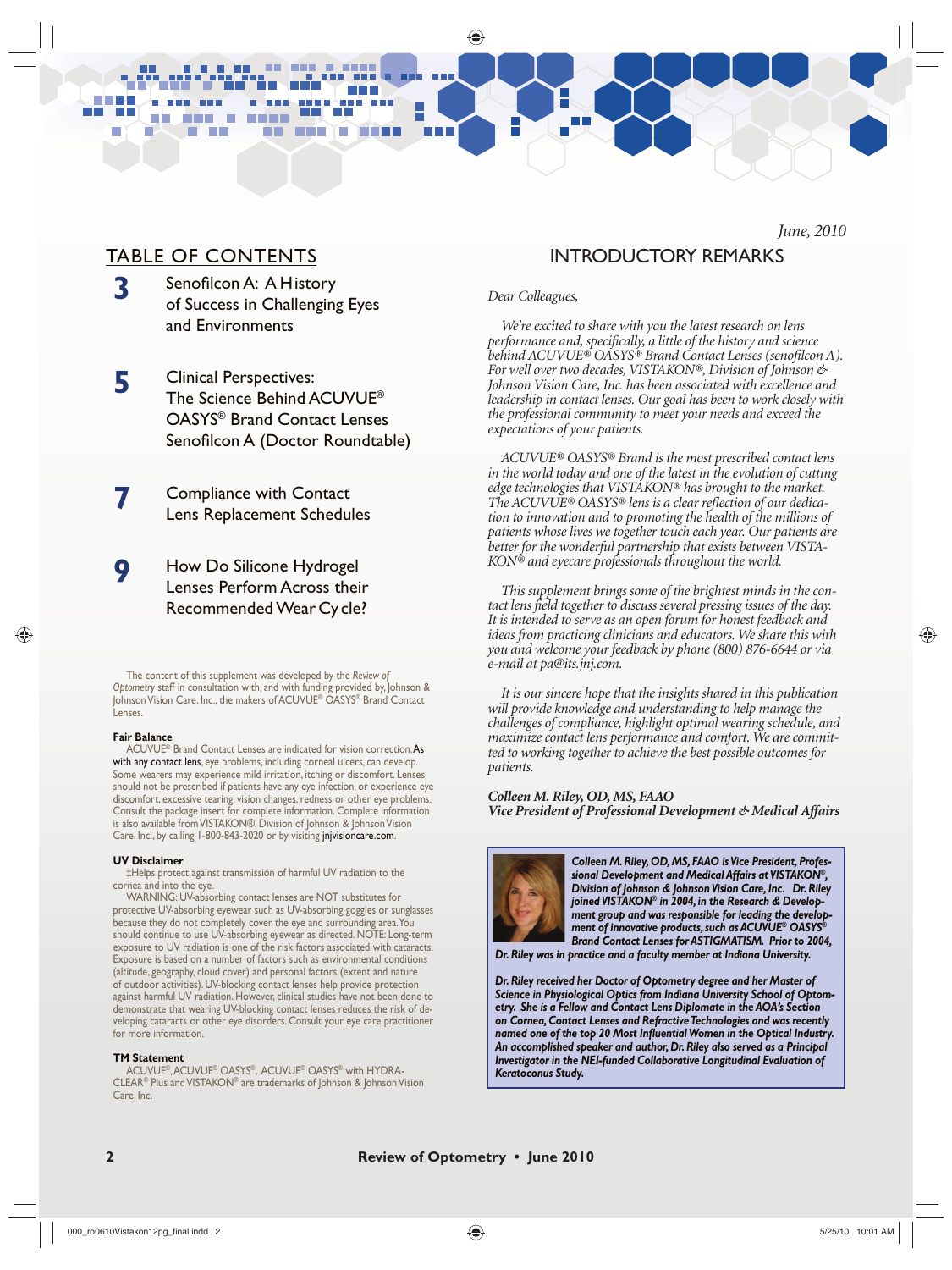# **Senofilcon A: A History of Success in Challenging** *Eyes and Environments*

8 B

Robin L. Chalmers, OD, FAAO, FBCLA, and Colleen M. Riley, OD, MS, FAAO

In 2006 and 2007, together with our colleagues, we published several ren 2006 and 2007, together with our ports from a large study of soft contact lens wearers demonstrating the effects of refitting with senofilcon A daily wear silicone hydrogel lenses.

In the first of these reports, we estimated the prevalence of ocular surface symptoms and signs that compromise successful contact lens wear.' We found that a surprisingly high proportion of existing hydrogel contact lens wearers (ages 18-39 years) were only marginally successful with their contact lenses. Of 1,092 subjects enrolled in the multi-center study, more than half (52% or 564) were considered problem wearers because they met at least one of six qualifying criteria. The problem wearers were more likely to be female (75%) than those in the problem-free group (64%).

Qualifying criteria for problem wearer status included at least two hours of uncomfortable wear (determined by the difference between average wear time and comfortable wear time); frequent or constant discomfort; frequent or constant dryness symptoms; at least Grade 2 limbal or bulbar hyperemia, or at least Grade 3 corneal staining. Onequarter of the qualifying subjects met three or more of the criteria.

After refitting 112 of the problem wearers in senofilcon A daily wear silicone hydrogel lenses, success with lenses improved considerably. In fact, 75% had less dryness; 88% had better comfort (p<0.0001 each); and 76%

had fewer uncomfortable hours of wear (p=0.004). Although the average wearing time was unchanged, comfortable wearing time increased significantly (10.4 to 11.6 hours) ( $p=0.004$ ). All (35 of 35) eyes with qualifying limbal hyperemia before the refit improved (p<0.0001), as did 80% (40 of 50) of those with bulbar hyperemia (p<0.0001) and 76% (26 of 34) of those with corneal staining (p=0.005).

H

Most of the problem wearers (54%) were problem-free after 2 weeks in the senofilcon A lens-

> **Prescribing of silicone hydrogel lenses has more than doubled since 2005. (Source: HPR Data, 2005-2009, Monthly Dispense Share)**

es. Those who continued to experience problems most commonly continued to have reduced comfortable wear time, although their mean comfortable wear time increased significantly with the new lenses.

Subjects did not know what lens type they were wearing nor the identity of the study sponsor. Clinical investigators were masked to the sponsor but not the lens type. All subjects used their habitual lens care system unless advised by the investigator to change to an alternative.

This study demonstrated that comfort was not optimized in many hydrogel lens wearers and that refitting with a new-generation silicone hydrogel lens, ACUVUE® OASYS® Brand Contact Lenses, could alleviate common problems associated with hydrogel lens wear.

# **ACUVUE® OASYS® BRAND IN CHALLENGING ENVIRONMENTS**

In another arm of this study, we queried contact lens wearers' comfort in challenging environments.<sup>2</sup> Patients were asked to rate how frequently they wore contact lenses in challenging environments such as airplane travel, dusty, polluted or smoky environments, high altitudes, while napping, and while driving in a car with heat or A/C vents blowing. They were then asked to subjectively rate their comfort in such situations, at the baseline visit with their habitual lenses and then again 2 weeks after refitting with silicone hydrogel lenses.

In this study, baseline data were collected from 496 hydrogel soft lens wearers. Comfort responses were compared for subjects who "always" or "frequently" used lenses in the specified challenging environments. Patients were re-fit with senofilcon A (ACUVUE® OASYS®, VISTAKON®), galyfilcon A (ACUVUE® ADVANCE®, VISTAKON®), or lotrafilcon B (O2Optix, CIBA VISION®) lenses.

Exposure to challenging environments in everyday life was common. Over 90% reported wearing their lenses while driving at night, 89% while using a computer, 87% in a heated or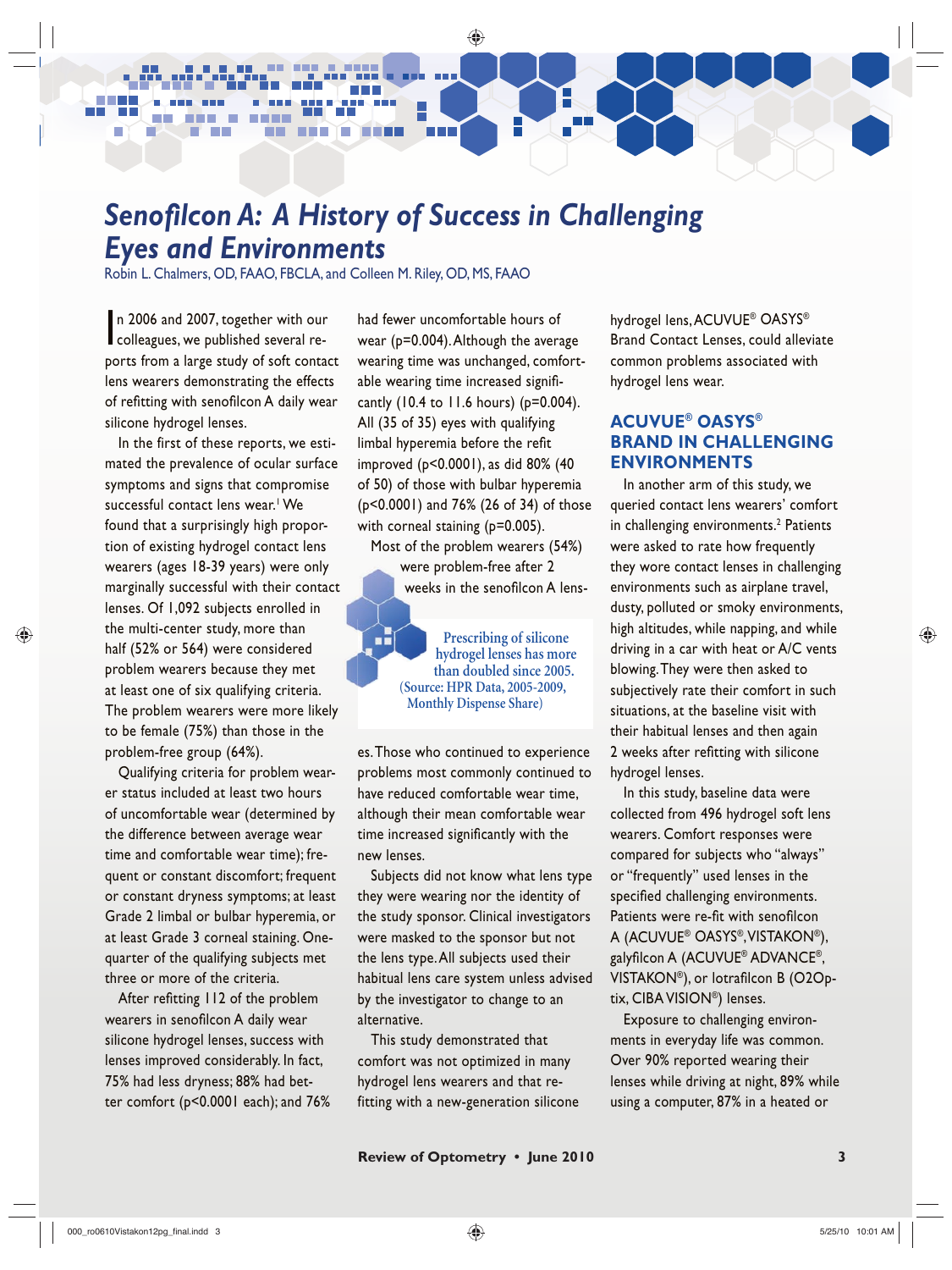air-conditioned car, and 79% while sitting under an air vent in a building.

**CONTRACTOR** 

**HH** 

m in n.

Among the patients re-fit in senofilcon A lenses ( $n=228$ ), comfort in all 12 challenging environmental situations improved after 2 weeks of wearing the senofilcon A lenses. This study showed that hydrogel lens wearers tolerated significant discomfort in challenging environments because they needed to continue wearing lenses in those situations. However, with more comfortable silicone hydrogel lenses, their discomfort decreased and in some cases went away entirely.

Silicone hydrogel lenses can help improve patients' comfort while wearing lenses in activities that are challenging for lens wear but are a normal part of their jobs and daily life experience.

# **ACUVUE® OASYS® BRAND IN CONTROLLED ADVERSE ENVIRONMENTS**

Another study of senofilcon A lens performance in controlled adverse environments was conducted by Ousler and colleagues and published in 2008.<sup>3</sup>

In this laboratory based, doublemasked, randomized, crossover trial, 11 subjects underwent three 75-minute exposures to a controlled adverse environment (CAE) over the course of three visits, one without lenses, one with senofilcon A (ACUVUE® OASYS®)

lenses, and another with a new pair of their habitual contact lenses. All subjects experienced the CAE exposure without lenses at the first visit, and then were randomized in the order of either the senofilcon A or habitual lenses for the second and final CAE exposures. The CAE model has been used in many dry eye studies to exacerbate symptoms in a repeatable, con-

۵D,

ПF

trolled manner. It is sometimes referred to as a "provocative test" for contact lenses

More than 60% of new prescriptions in the U.S. are for 2-week lenses. Of those, ACUVUE® OASYS® Brand Contact Lenses with HYDRA-CLEAR® Plus is the No. 1 silicone hydrogel lens on the market. (Source: HPR Data, 2007-2009, Quarterly Dispense Share)

because the tightly controlled humidity, temperature, lighting, airflow, and visual tasking are very challenging for contact lens wearers.

Before the second and third visits, subjects were required to refrain from contact lens wear for 72 hours and from using any artificial tears for 12 hours. At each visit, subjects reported their level of discomfort during the 75-minute CAE exposure on a scale of zero (none) to 4 (worst). Slit lamp biomicroscopy, tear film break-up test-

*Robin L. Chalmers, OD, FAAO, FBCLA, is a graduate of UC Berkeley School of Optometry, Dr. Robin Chalmers is an independent clinical trial consultant and Adjunct Professor at Indiana University School of Optometry. She is Co-Chair of the Contact Lens Assessment in Youth Study (CLAY) study of outcomes with soft contact lens wear in youth. Since 1985, she has conducted clinical trials on contact lens complications, dry eye, and the measurement of ocular surface symptoms by means of the long and short versions of the Dry* 

*Eye Questionnaire (DEQ and DEQ-5) and Contact Lens Dry Eye Questionnaire (CLDEQ and CLDEQ-8).* 

ing, corneal and conjunctival staining, and evaluation of the tear meniscus and conjunctivae were also performed at each visit.

All patients reported that discomfort increased as CAE exposure time increased, which demonstrates responsiveness to the challenge. Subjects reported lower mean discomfort across all time points during CAE exposure while wearing senofilcon A lenses (1.62) ± 0.71 points) than while wearing their habitual contact lenses  $(2.21 \pm 0.80)$ points, p=0.0068). Interestingly, subjects also reported lower mean discomfort with the senofilcon lenses than they did without lenses  $(2.73 \pm 0.79 \text{ points},$ p<0.00001). There were no significant differences in the other parameters measured.

Just as the study of patients in their natural adverse environments reported, this study demonstrates that senofilcon A lenses can alleviate the acute symptomatology associated with exposure to controlled adverse environmental conditions.

#### References:

1. Riley CM, Young G, Chalmers RL. Prevalence of ocular surface symptoms, signs and uncomfortable hours of wear in contact lens wearers: The effect of refitting with daily-wear silicone hydrogel lenses (Senofilcon A). Eye Contact Lens 2006;32(6):281-286.

2. Young G, Riley CM, Chalmers RL, Hunt C. Hydrogel lens comfort in challenging environments and the effect of refitting with silicone hydrogel lenses. Optom Vis Sci 2007;84(4):302-308.

3. Ousler GW III, Anderson RT, Osborn KE. The effect of senofilcon A contact lenses compared to habitual contact lenses on ocular discomfort during exposure to a controlled adverse environment. Curr Med Res Opin 2008;24(2):335-341.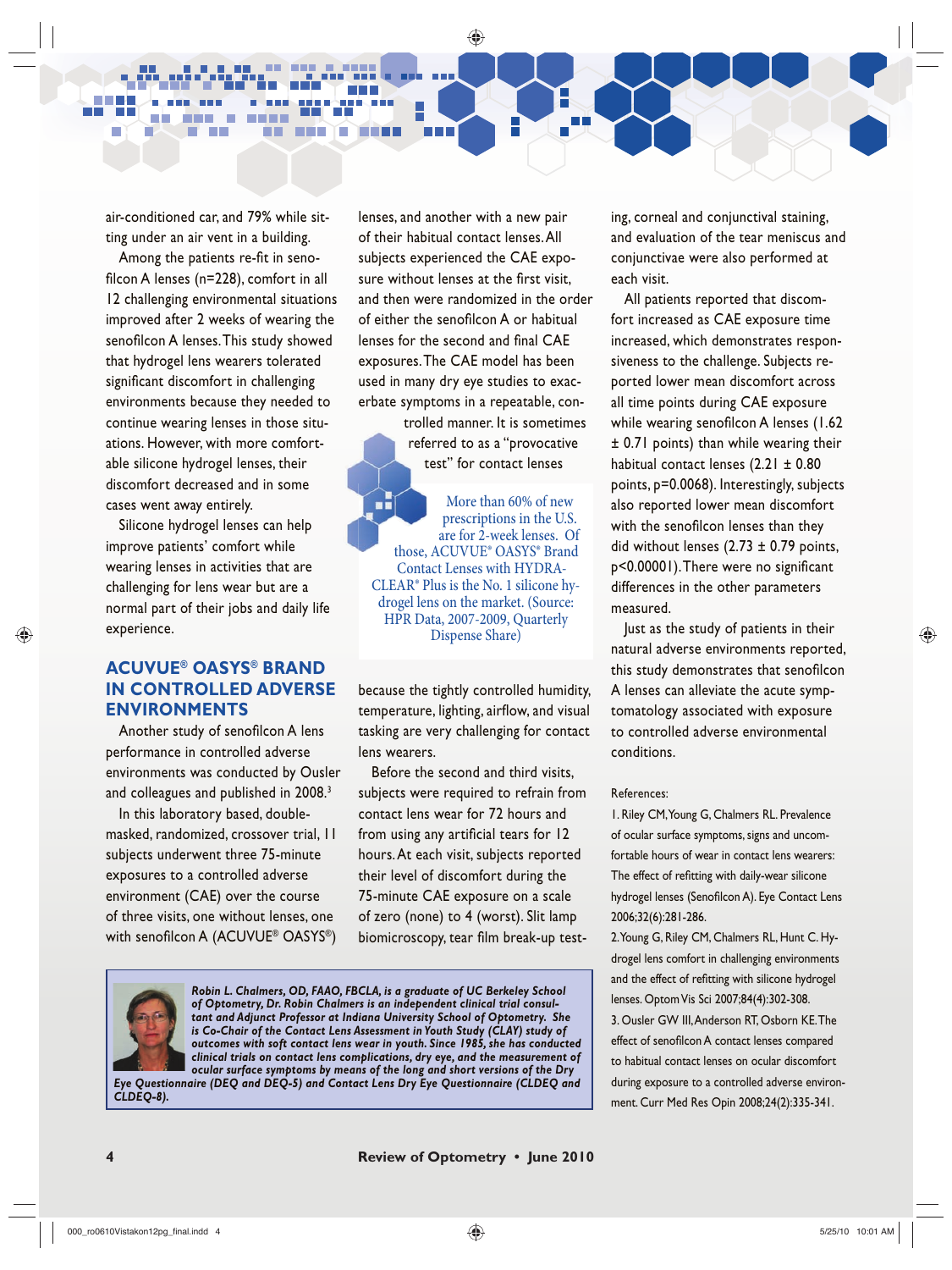# *Clinical Perspectives: The Science Behind ACUVUE® OASYS®* **Brand Contact Lenses Senofilcon A (Doctor Roundtable)**

H

The following roundtable was compiled from recent phone interviews and is presented to you in the form of a virtual roundtable.

n e s



m m

#### **MODERATOR:**

*Kirk Smick, OD, FAAO, is co-owner and Chief of Optometry Services at Clayton Eye Center in Morrow, Ga. A frequent lecturer and author, Dr. Smick is also a past President of the Georgia Optometric Association, the Georgia State Board of Examiners in Optometry and the Southern Council of Optometrists.*

#### **PARTICIPANTS:**



7 D D

m.

m in

**Contract Contract** 

n.

*Kim Castleberry, OD, is President and CEO of Plano Eye Associates in Plano, Texas, and serves as adjunct faculty for the University of Houston College of Optometry.* 



*Harue J. Marsden, OD, MS, is an associate professor at the Southern California College of Optometry and chief of the Stein Family Cornea and Contact Lens Service in the Eye Care Center at the Southern California College of Optometry.*



*Joshua LaHiff, OD, is a partner at Cheyenne Vision Clinic in Cheyenne, Wyo. and is a Clinical Instructor for the Illinois College of Optometry.* 



*Susan A. Resnick, OD, FAAO, is a partner in Farkas, Kassalow, Resnick & Associates in New York City.*

*All of the participants received compensation from* Review of Optometry *for their involvement in the following roundtable discussion, with the funding provided by JJVCI.*

*Kirk Smick, OD, FAAO: What are your key considerations when selecting a contact lens for a patient?*

*Kim Castleberry, OD:* My philosophy is simple. I'm looking for a lens that looks good on the eye, feels good to the patient, and provides great vision.

Joshua LaHiff, OD: I agree. Patients can achieve reasonably good vision with most of the contact lenses on the market, and they take that as a given. But when we exceed their expectations by providing lenses that are exceptionally comfortable, it changes their whole lens-wearing experience from satisfactory to "wow." By selecting the most advanced contact lens materials, I can significantly raise my chance of achieving that.

*Dr. Smick: How do you think patients' satisfaction with their contact lenses affects perceptions of you and* 

#### *your practice?*

*Harue Marsden, OD:* Excellent contact lens performance only reflects well on the practice and the practitioner. When patients come in complaining about comfort or vision, of course they think you didn't get it right.

*Susan Resnick, OD:* Being able to satisfy hard-to-fit patients who have typically undergone several prior, yet unfulfilling, attempts is what sustains our referral based practice. If we achieve success with this type of patient, they are enthusiastic referral sources.

*Dr. Smick:* Patient retention is a huge challenge for most practices right now. If you start with a solid foundation of high-quality lenses and frequent replacement for fresher lenses, that leads to a better wearing experience and higher satisfaction for patients,

which translates into satisfaction with the doctor. In your opinion, which specific *lens characteristics or performance attributes best translate into patient success?*

*Dr. Resnick:* We have a unique patient population, comprised largely of people who are challenging to fit for one reason or another. So I'm always looking for lenses that are problem solvers. Parameter availability is a key factor, but that aside, I utilize materials that exhibit superior performance in dry eye patients. When I combine this with the most frequent replacement schedule possible, I feel I am optimizing physiologic factors conducive to success.

**Dr. LaHiff:** I fit silicone hydrogel lenses whenever possible, primarily for the oxygen those materials provide to the cornea. Additionally, several studies have shown that silicone hydrogel lenses in general, and those made from senofilcon A in particular<sup>2</sup> improve patients' comfort level in challenging environments. That's important for me because I practice in Wyoming, a dry, windy, high-altitude environment that is really challenging for contact lens wear. After that, I am looking for a soft modulus to reduce lens awareness, a really smooth lens so there is less lid-lens friction, and a great wetting agent embedded in the material to keep the lenses feeling moist and comfortable throughout the day.

*Dr. Smick:* How well the lens wets is really important for long-term comfort and performance, so that is something I also look at closely. I'm also interested in the optical quality of the lens and the way patients' eyes look at follow-up visits. I want to see nice, clear corneas with no conjunctival injection.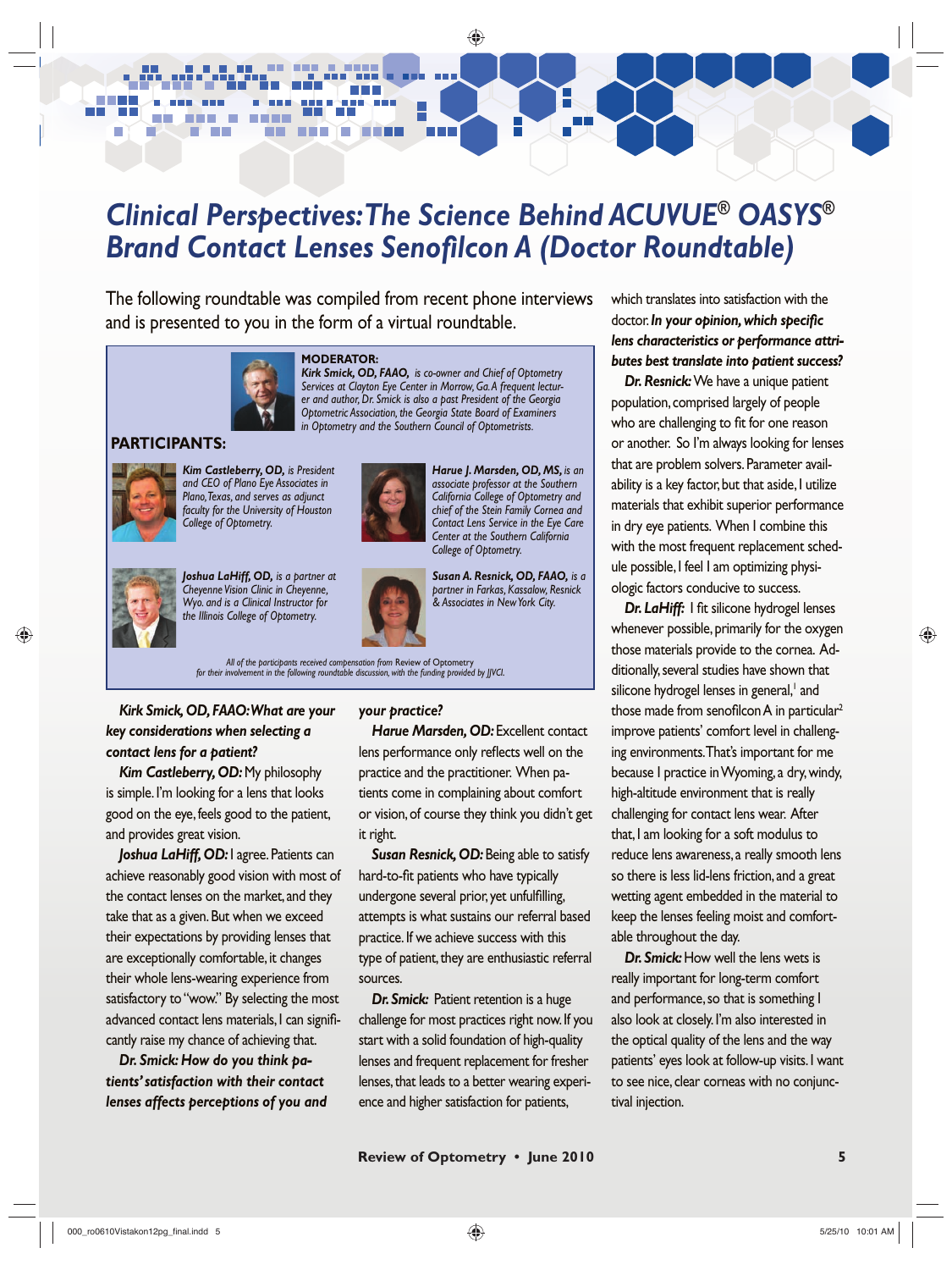

man i

۵D,

ПF

ACUVUE® OASYS® with HYDRACLEAR® *Plus* modulus values are at least 50% lower than lotrafilcon B, lotrafilcon A, and balafilcon A. I. JJVC, data on file 2010.

*Dr. Castleberry:* My prescribing habits are evidence-based. I depend on the peerreviewed literature, particularly for evaluation of the risk of infiltrative and microbial keratitis, spoilage and soiling of the lenses, and fit.

m. n

 $\blacksquare$ **The Co** 

*Dr. Resnick:* My approach is to rely on my own patients' feedback rather than manufacturer's claims when it comes to assessing subjective attributes of comfort and vision. When it comes to peer-reviewed literature I'm primarily interested in data on the scientific questions: Material characteristics, oxygen permeability, wettability, and solution compatibility. Rigorously conducted, independent studies have the most validity, and it's important to make sure the conclusions are actually justified by the study findings.

# **LENS OF CHOICE**

*Dr. Smick: What is your "go-to" or*  "first fit" lens?

*Dr. Marsden:* Based on our practice management data, ACUVUE® OASYS® Brand Contact Lenses is the most frequently prescribed lens in our clinic. The senofilcon A material is a second-generation silicone hydrogel that was a huge step up from the first generation in terms of comfort and deposits. From a practical standpoint, it's great to have a lens that is going to be successful for most patients.

*Dr. LaHiff:* ACU-VUE® OASYS® is also my lens of choice for comfort and wettability. I also like the fact that patients can transition into a multifocal in the same material as they get older.

*Dr. Smick: Is it your experience that patients who switch to* 

*ACUVUE® OASYS® typically stay with the lens?*

**Dr. Marsden:** With refits, you really have to consider what the patient is currently wearing. The softer modulus of ACUVUE® OASYS® is one of the reasons patients who are switched from other lenses generally find it to be very comfortable.

*Dr. Castleberry:* What is remarkable about new fits of ACUVUE<sup>®</sup> OASYS<sup>®</sup> in people who have worn other contact lenses is that patients are so pleasantly surprised at the utter lack of lens awareness.

*Dr. Smick: How important is it to you*  that patients are satisfied with their *lenses from the very first fit?* 

*Dr. LaHiff:* Patients put their trust in you as the doctor. If you can exceed their expectations at that first visit, you are more likely to see them for subsequent

visits because they are confident in your clinical decision making. They are also more likely to be excited about wearing and purchasing their lenses from you.

*Dr. Marsden:* Getting it right the first time is important for the health of your practice. In teaching students, I emphasize that

chair time is money. If that patient has to come back multiple times for you to tweak a base curve or change a care system, it does have an impact on the bottom line.

## **LENS MODALITY**

*Dr. Smick: Do you believe number of days the same lens is worn impacts lens performance? What modality do you prefer for your patients?*

**Dr. Castleberry:** The literature clearly supports that a shorter wearing schedule is better. I think the current generation of lenses helps to enforce that goal of frequent replacement because comfort and vision do degrade after a couple weeks of wear. The only time I prefer a monthly lens is for patients who want a continuous wear schedule. If they can adapt to the initial lens awareness, they do well in monthly lenses. However, a significant number will develop intolerance over time and need to be refit in a softer-modulus lens.

*Dr. Smick:* About 75% of my patients are in 2-week lenses now and I'm fitting fewer monthly lenses than ever before. For me, this is a safety issue. I realized that the longer the replacement interval, the more exaggerated the noncompliance became, and I'm not comfortable with that risk if there is no good reason to take it.

**Dr. Resnick:** The replacement modality,



 ACUVUE® OASYS® with HYDRACLEAR® *Plus* is more lubricious than nearly every other reusable silicone hydrogel contact lens on the market. I. JVC, data on file 2010.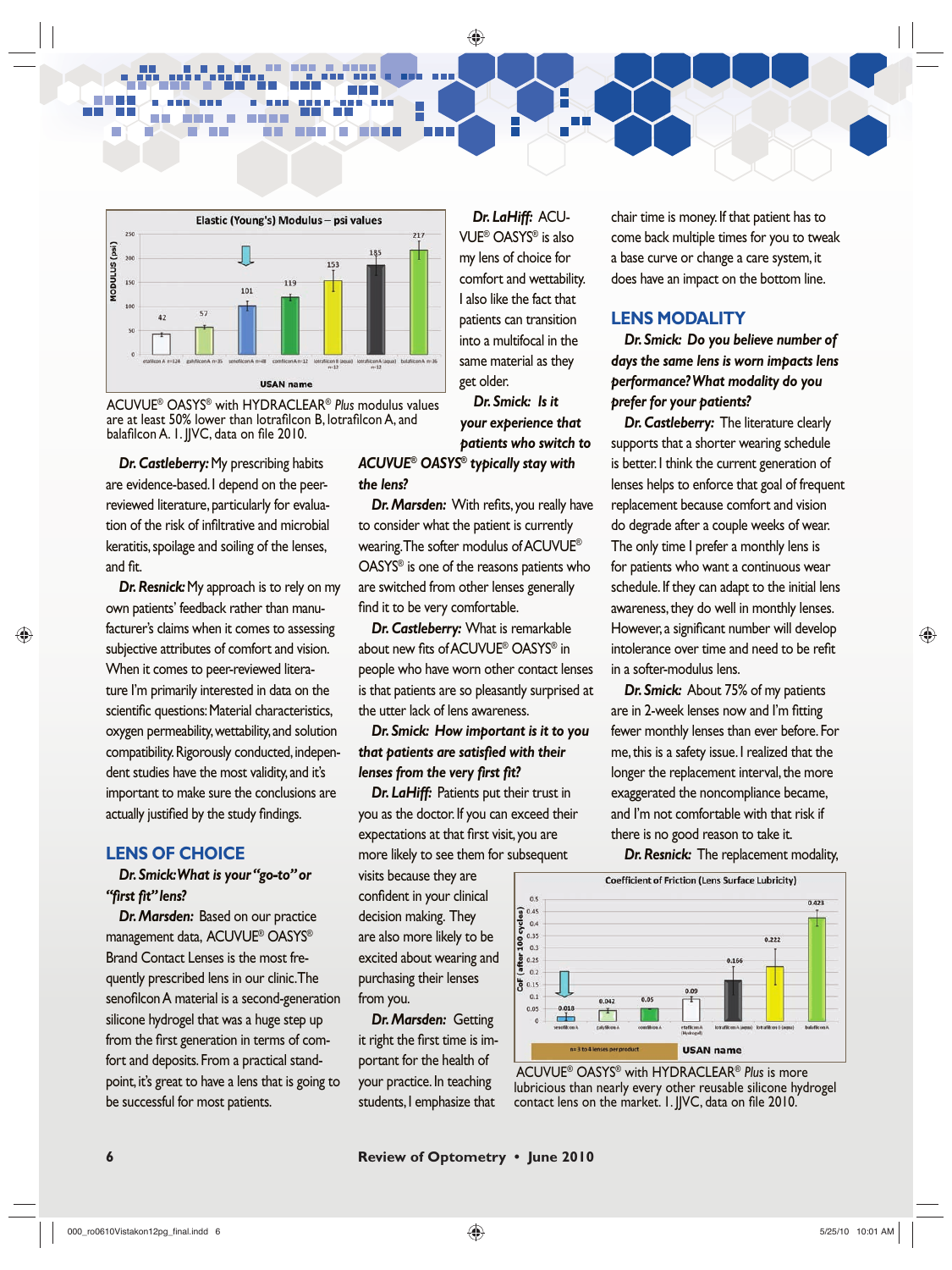unfortunately, is often by necessity a tertiary consideration for me, after material and prescription availability. In an ideal world, I would always choose a one-day lens, especially if I had a silicone hydrogel option. Otherwise, I opt for the shortest replacement schedule available.

**Contract Contract** 

m m

and the state

۰

m H

m.

*Dr. LaHiff:* Data that I've seen from a European survey of 434 monthly hydrogel and silicone hydrogel lens wearers indicate that 90% of them first experience discomfort in weeks 3 and 4. In my experience, monthly wearers just fight through that discomfort because they think they're "supposed" to. I would rather they just not get to that point. Studies have also shown a big difference in end-of-day comfort between 2- and 4-week lenses. That is an even bigger concern for me because it means they are uncomfortable at some point every day, not just at the end of the wearing cycle.

## **CONTACT LENS COMPLIANCE**

*Dr. Smick: How big a problem is patient compliance with replacement frequency? Which modality of lens wear do you believe leads to the highest compliance?* 

**Dr. Resnick:** Compliance is highest, by far, with one-day lenses. I can count on one hand the number of patients who try to "stretch" with this modality.

*Dr. LaHiff:* Compliance is a problem in health care overall, not just among contact lens wearers. After all, we know that patients aren't always compliant with insulin or glaucoma medications, which potentially have much more significant consequences.

*Dr. Marsden:* As contact lens practitioners, we have to take some of the responsibility for noncompliance on ourselves. Regardless of modality, I think it's important that practitioners consistently remind

# **Compliance with Contact Lens Replacement Schedules**

*A survey of contact lens wearers highlights differences in contact lens replacement compliance between 2-week replacement wearers and monthly replacement wearers.*

In an online survey conducted from October 2008 to March 2009, 645 frequent replacement contact lens wearers were asked about their contact lens replacement habits.<sup>1</sup> (The sturdy was sponsored by VISTAKON®, Division of Johnson & Johnson Vision Care, Inc., but the sponsor was not revealed to the study participants.) The participants included hydrogel and silicone hydrogel wearers from 12 to 39 years old. Out of the 645 people surveyed, 448 wore contact lenses that were indicated for 2 weeks of use and 197 wore contact lenses that were indicated for monthly

 $\frac{1}{\sqrt{2}}$ 





both groups surveyed: 2-week-replacement contact lens wearers and monthly replacement contact lens wearers.

patients not to wear lenses beyond the recommended schedule—and reinforce that message every time the patient comes in.

*Dr. LaHiff:* Shorter replacement schedules boost compliance, because patients are thinking about the lenses more often. In my experience, patients that are going

replacement.

Reported replacement results were grouped into three categories: perfect replacement compliance (replaced on or before prescribed replacement interval), minor stretching of the replacement interval (up to 1 week beyond the replacement interval), and extreme stretching (a replacement interval of 8 or more weeks).

Low rates of perfect replacement compliance were noted for both groups (43% for 2-week lens wearers and 36% for monthly lens wearers). Some difference between the groups was noted regard-

> ing minor stretching, with more 2-week wearers reporting that they replace contact lenses up to 1 week after the recommended replacement interval. By far the greatest differences were seen in the extreme stretching category. Twenty-three percent of the monthly replacement lens wearers reported that they wore lenses for 8 weeks or more while just 4% of 2-week-replacement lens wearers reported the same (Figure 1).

These results indicate generally low compliance across both groups. Monthly replacement contact lens wearers, however, were more prone to extreme overwear of lenses, potentially leading to problems with comfort and/or vision.

#### Reference

1. Hickson-Curran SB, Chou P, Gardere J. Longer Prescribed Replacement Intervals Leads to More Stretching of Frequent Replacement Lenses. Poster presented at American Academy of Optometry 2009 Annual Meeting in Orlando, FL, Nov. 11-14, 2009.

to be noncompliant will typically stretch a 2-week lens by a week and a monthly lens by a month.

**Dr. Smick:** My personal observation is similar—the longer I prescribe the lens for, the longer the lack of compliance. With a 2-week lens, the average overwear I see in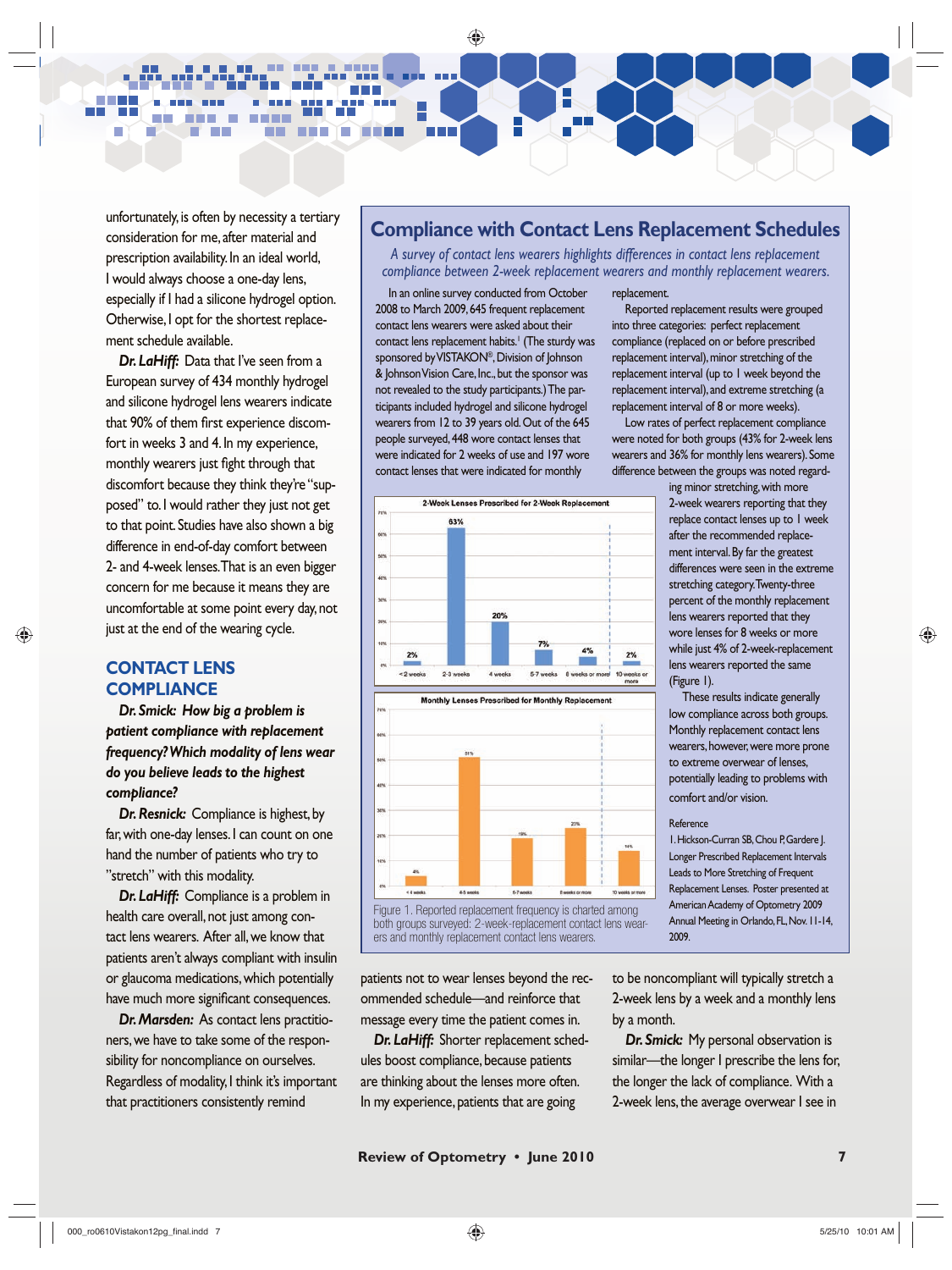**Understanding Lens Performance from Wearers of Monthly Replacement Contact Lenses** 60% **Monthly Silicone Hydrogel Monthly Hydrogel** 50% 40% 30% 20% 10%

m in n

no.

Week 1

**THE** 

man i

Research suggests patients wearing monthly lenses may<br>not be getting the comfort they need In a European survey, more than 90% of monthly lens wearers reported first experiencing discomfort in weeks 3 and 4. Frangie, J., Schiller, S., and Hill, Lisa Ann, "Understanding Lens Performance from Wearers of Monthly Replacement Contact Lenses", Optometry Today, 48:12, June 13 2008.

Week 2

Week 3

Week 4

my practice is 3-5 days. On those patients we fit with 1-month lenses, it is not unusual at all for them to go 2 months. Studies bear out what Dr. LaHiff and I have seen with extreme overwear.<sup>4</sup>

If a patient is noncompliant with the wear schedule, my inclination is to switch them to one-day lenses, rather than

a longer wearing schedule. Just going by what is "easier" to remember doesn't make sense to me. Putting in a new lens every January 1st would be easy to remember but it doesn't accomplish my real goal, which is to change their lenses frequently to avoid potential problems. *At what point of overwear do you believe the likelihood of adverse events and patient discomfort with contact lenses increases?*

*Dr. Castleberry:* A month of daily wear is at the outer limits of what I think is comfortable and safe. Overwearing a 2-week lens may lead to problems, but not likely as severe as those we see arising from overwearing a monthly lens.

۵D,

ПD

**Dr. Resnick:** I don't like to see any more than 25% overwear. What I'm most concerned about are the things patients can't see or feel. The older the lens, the greater the risk that it has been exposed to other non-compliant behaviors such as topping off solutions or a dirty case.

*Dr. Marsden:* Dr. Resnick makes a really important point. You have to consider replacement compliance in the context of overall compliance. In a 2-week lens wearer, I can be a little more tolerant of poor cleaning habits if the patient is replacing the lenses on schedule. But when a patient wears a lens for longer than 2 weeks, I really want to see excellent hygiene, good daily digital cleaning and frequent lens case replacement.

## *Dr. Smick: Are there tools or tips you use to better support patient compliance?*

*Dr. Marsden:* I like to give them spe $c$  cific dates, such as the 1st and 15th of the month or every payday. Electronic reminder services are a great opportunity to use technology to achieve better compliance.

**Dr. LaHiff:** I'm a firm believer in controlling as many compliance factors as I can. We try to set patients up with an annual supply of lenses and provide an annual supply of free solution so they don't have any reason to stretch the products out. The more convenient you make it for patients the more compliant they are going to be.

**Dr. Resnick:** We tell patients to change their case when they open a new bottle of solution. I also think it's important to tie compliance to what patients really want, which is uninterrupted lens wear. While I don't use "scare tactics," I do share with patients my clinical findings, especially if there are signs that better cleaning or attention to the wear schedule could help them achieve their goals.

#### **References**

1. Young G, Riley CM, Chalmers RL, Hunt C. Hydrogel lens comfort in challenging environments and the effect of refitting with silicone hydrogel lenses. Optom Vis Sci 2007;84(4):302-308.

2. Ousler GW, Anderson RT, Osborn KE. The effect

of senofilcon A contact lenses

compared to habitual contact lenses on ocular discomfort during exposure to a controlled adverse environment. Curr Med Res Opin 2008;24(2):338-341). 3. Galileo Consumer Quantitative Survey, France, 2007. 4. Hickson-Curran SB, Chou P, Gardere J. Longer prescribed replacement intervals leads to more stretching of frequent replacement lenses. Poster presented at American Academy of Optometry 2009 Annual Meeting in Orlando, Fla., Nov. 11-14, 2009.



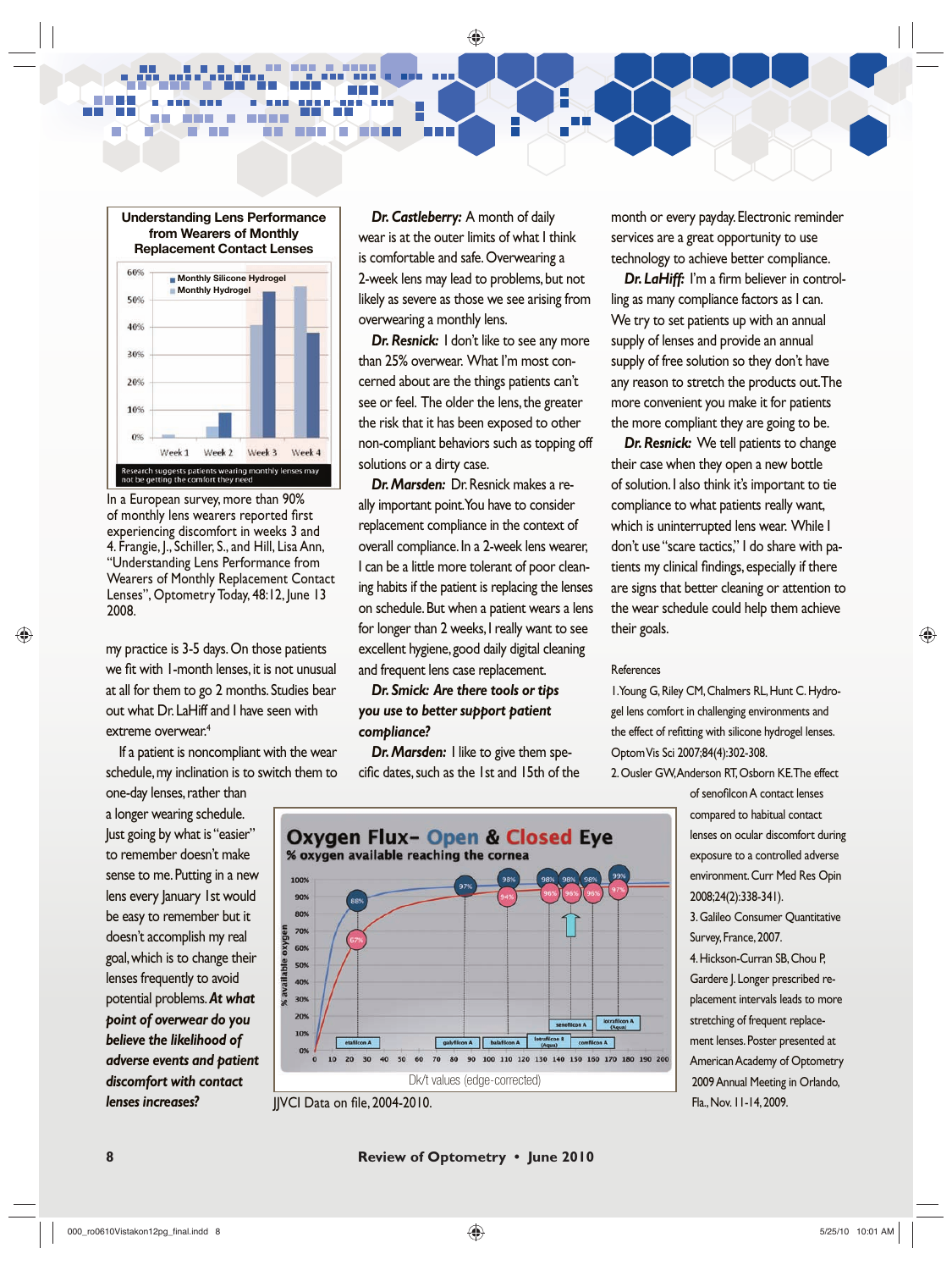# *How Do Silicone Hydrogel Lenses Perform Across Their Recommended Wear Cycle?*

e<br>T

Charissa Lee, OD, and Sheila Hickson-Curran, BSc(Hons), MCOptom, FAAO

**AS practitioners, we make clinical<br>decisions for our patients based on** both prior experience and evidence-based findings. In the past, we may have accepted contact lens-related issues, like limbal hyperemia, palpebral roughness, corneal staining, and end-of-day discomfort as inevitable. But given all of the new contact lenses at our disposal, we need to ask ourselves whether accepting these complications is in our patients' best interest.

 $\mathcal{L}_{\mathcal{A}}$ 

In a large clinical study that was conducted in 2009 and sponsored by Johnson & Johnson Vision Care, Inc.,

researchers found that some of these clinical complications may be alleviated by the type of lens worn. The researchers compared a disposable silicone hydrogel lens with a recommended replacement cycle of every 2 weeks (ACU-VUE® OASYS® Brand Contact Lens) to a disposable silicone hydrogel lens with a monthly (4-week) recommended replacement cycle (AIR OP-TIX® Aqua) and found strong

evidence that the contact lens type and performance not only affects patients' comfort, but it can also affect contact lens-related clinical signs.

# **STUDY DESIGN**

The researchers enrolled 379 subjects in a single-masked multi-center study across 24 optometric offices in the United States. The subjects were all nonpresbyopic, daily wear soft contact lens

wearers with healthy eyes. They were randomly selected to wear a 2-week or monthly replacement silicone hydrogel lens for a single wear cycle, with 185 subjects in ACUVUE® OASYS® Brand (2-week lens) and 194 subjects in AIR OPTIX® Aqua (monthly lens). The mean age was 29.5 years old, and 69% of the subjects were women. During the study, patients continued to use their habitual lens care system.

All subjects were evaluated at their initial/dispensing visit and at 2 weeks; the monthly replacement wearers were



Figure 1: Overall Comfort Satisfaction. S=Significant differences p<0.05

also evaluated at a 4-week visit. Patient interviews were conducted at 1 week, 2 weeks and 4 weeks (for the monthly replacement subjects) to assess subjective measurements such as comfort, vision, and dryness. During the interviews, a series of questions were posed, and subjects responded using a 5-point Likert scale (Excellent, Very Good, Good, Fair and Poor). Data were analyzed to compare the overall response to their

lenses at each time point. Also, the percentage of patients who were satisfied with the lenses (defined as either ratings of "Excellent" or "Very Good") were compared, as were the percentage of "dissatisfied" patients (defined as those expressing that the lenses were either "fair" or "poor").

#### **STUDY RESULTS**

The study found that the 2-week lens was superior to the 4-week lens in terms of subjective Overall Comfort, subjective Overall Vision, and subjective Dryness,

> at both the 1- and 2-week marks.

In terms of Overall Comfort, there were statistically significant differences in the deterioration of comfort, described by the percent of satisfied and dissatisfied patients, over the lifespan of the lenses. In the 2-week replacement lens, Overall

Comfort slowly declined across the entire wearing schedule (p<0.05). In contrast, the monthly lens showed a sharp drop in the proportion of patients who were satisfied during the first week of wear (85% to 60%, p<0.05), and the proportion of patients who were dissatisfied with Overall Comfort increased over the remaining three weeks (p<0.05, post-hoc analysis). There was no statistical difference in comfort between the two and four week time points.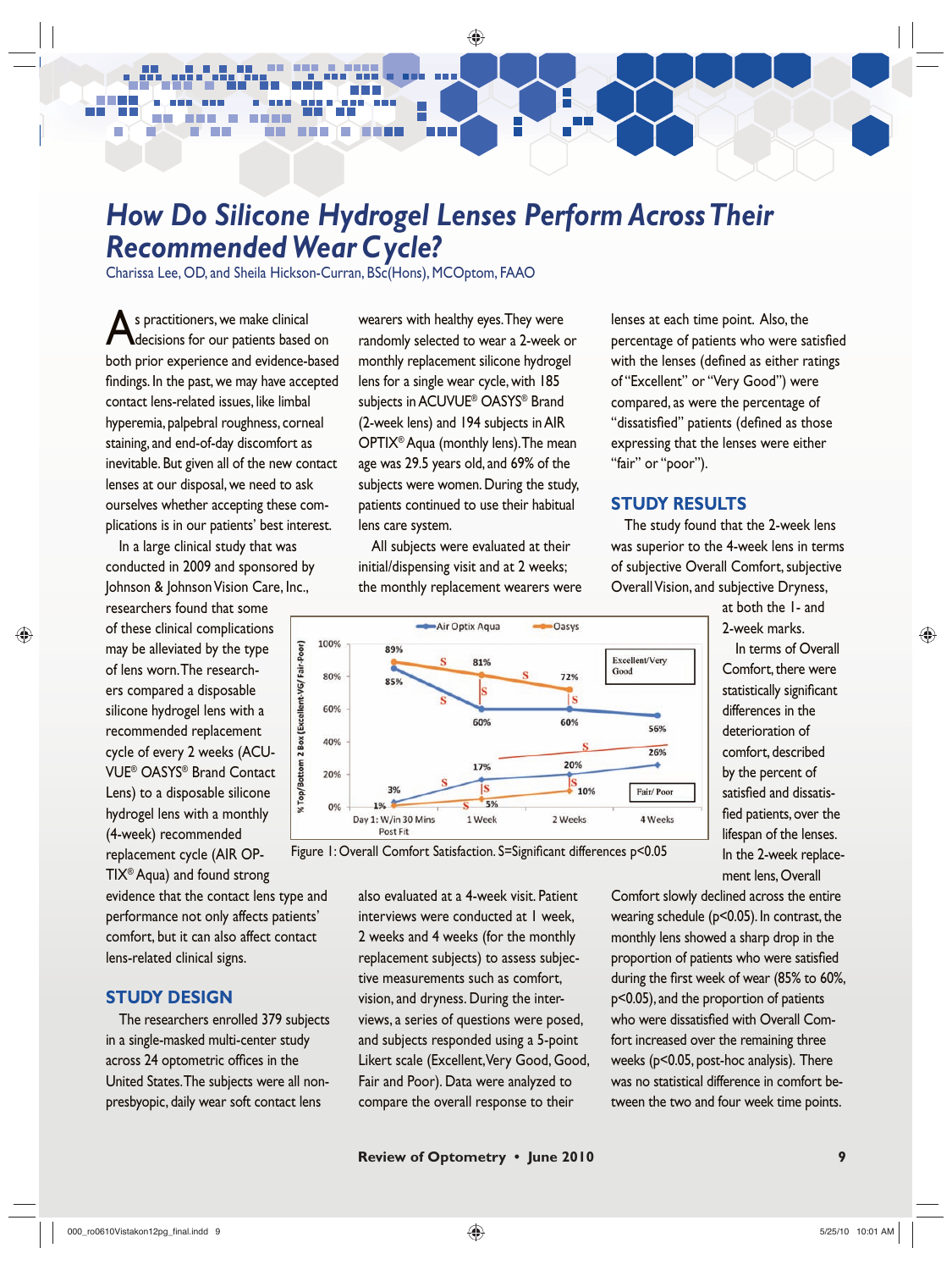In addition, the researchers found a statistically significant difference in Overall Comfort between the 2-week and 4-week replacement lenses at the 1-week and 2-week marks where they were compared (p-values of <0.0001 and 0.0017, respectively). These results are summarized in Figure 1.

 $\blacksquare$ **The Contract**  --

Fair-Poor

%Top/Bottom 2 Box (Excellent-VG/

n

Another important component of contact lens

performance is End-of-Day Comfort. The researchers found a similar distribution in End-of-Day Comfort as they did with Overall Comfort. At the end of week 1, 56% of the 2-week lens subjects rated End-of-Day Comfort "Excellent to Very Good", whereas only 42% of the 4-week lens wearers rated their lenses "Excellent to Very Good". By the end of the second week, this number was stable at 57% of the 2-week wearers, and reduced slightly to 39% in the 4-week wearers (Figure 2). Not surprisingly, researchers saw an inverse trend in the "Fair to Poor" rating as wearing time progressed in both the 2-week and 4-week lenses. At the end of the 4-week wearing period, more subjects expressed dissatisfaction

("Fair" and "Poor" ratings) with End-of-Day Comfort with the monthly replaced lens, than expressed satisfaction ("Excellent" and "Very Good" ratings) with this variable.

Poor)

%Top/Bottom 2 Box

Comfort—whether we are talking about overall or end-of-day comfort—is such a significant consideration for our contact lens patients. Studies and surveys





Т

have shown repeatedly that symptoms of discomfort are the main reason that patients drop out of contact lens wear in this country. $2,3$ 

The study also evaluated Overall Quality of Vision to assess performance of this 2-week replacement lens versus the 4-week replacement lens. They found that in both the 2-week and 4-week replacement groups, the percentage of patients rating their quality of vision "Excellent or Very Good" decreased with each week the lenses were worn. There was also a statistically significant difference in Overall Vision Quality ratings between the two groups at weeks 1 and 2 (p=0.0067 and p=0.01 respectively). Eighty-two percent of the 2-week replacement lens subjects rated





their vision as "Excellent or Very Good", while only 74% of the 4-week replacement lens subjects rated their vision in the same category after 1 week of wear. At week 2, 76% of subjects in the 2-week group and 68% of subjects in the 4-week group rated their vision "Excellent to Very Good" (NS) (Figure 3). At the end of the 4-week wear period, a surprising 13% of

monthly patients rated their Overall Quality of Vision as "Fair or Poor". Given that the primary purpose of contact lenses is to correct vision, it is an important consideration that more than one in 10 of the monthly lens wearing subjects in this study gave a rating indicating dissatisfaction with vision at the end of the recommended wear cycle.

A third comparison between the two groups was how patients rated their dryness symptoms. The subjects were given the reduced Contact Lens Dry Eye Questionnaire (CLDEQ-8), a questionnaire that evaluates frequency and intensity of dryness symptoms, at each visit. In terms of both frequency and intensity of dryness, subjects rated the 2-week lens less dry than the 4-week replacement lens at both the 1 and

> 2 week time points. The difference was statistically significant, with p-values of 0.0001 for both measurements.

> This study only looked at one cycle of wear per lens type and also evaluated clinical, contact lens-related ocular signs across the wear cycle. They found that subjects who wore the 2-week replacement lens had statistically lower levels of limbal hyperemia than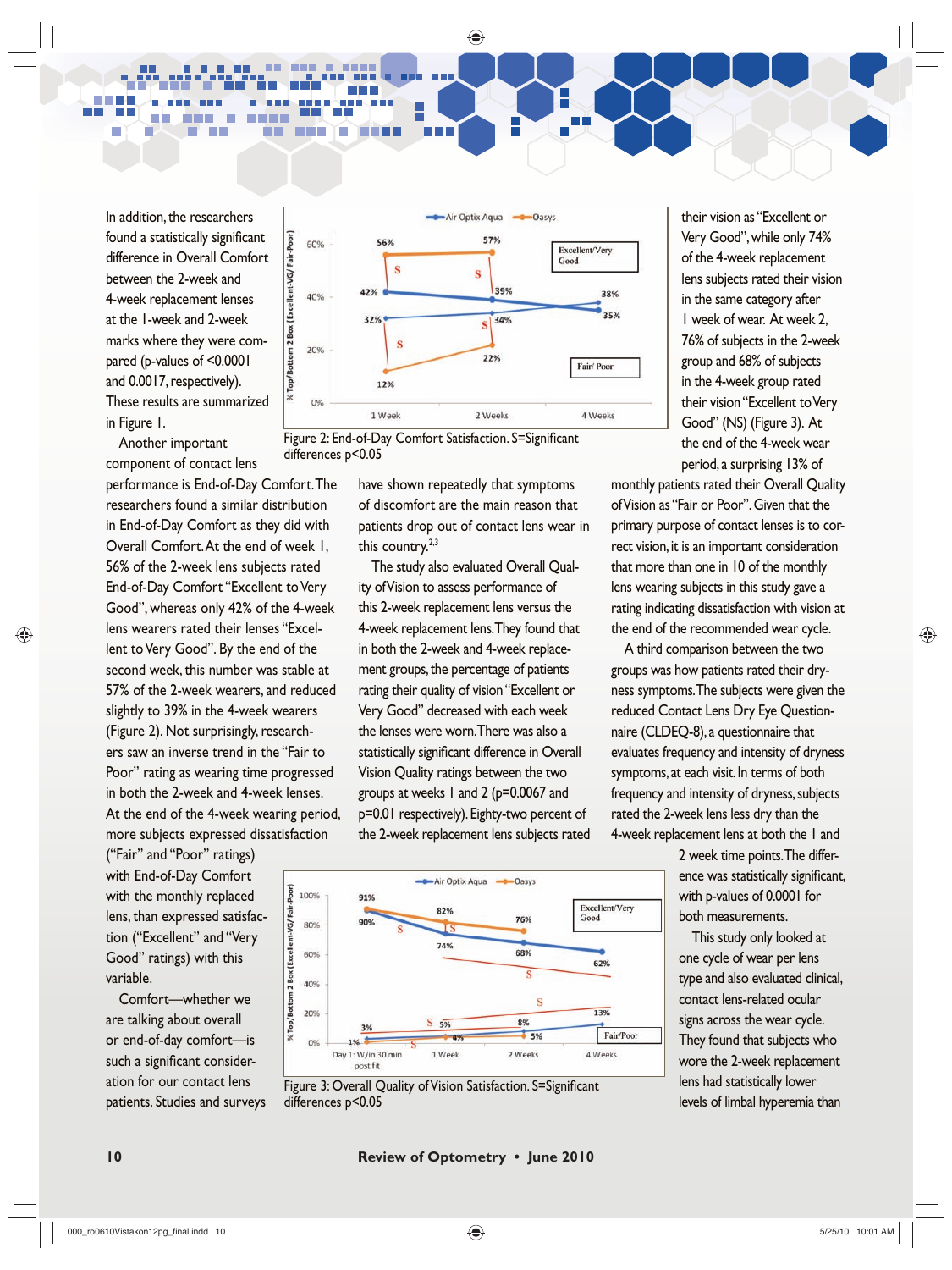those who wore the 4-week replacement lens when both were compared at the 2-week clinic visit (p=0.0001). In addition, a higher percentage of patients in the 2-week replacement lenses reported that their eyes looked whiter at that time point (p=0.0005). There were also more film deposits on the 4-week replacement lenses than the 2-week replacement lenses at the 2-week visit (p<0.0001): 40% and 36% respectively. For the monthly replacement lens, those deposits further increased to 52% at the 4-week visit. Although palpebral roughness decreased from baseline in both groups at the 2-week visit, it increased significantly between the 2-week and 4-week visit in the 4-week replacement subjects (p<0.05).

#### **DISCUSSION**

and the state

۰

m H

**THE REAL** 

m m

m.

With both subjective and objective measurements performed, this study demonstrates that with ACUVUE® OA-SYS®, a 2-week replacement lens, subjects experienced superior comfort, better vision and improved ocular signs compared to the monthly replacement AIR OPTIX® Aqua subjects. Further, there was lower frequency of symptoms of dryness in the 2-week replacement group.

These findings may be attributable to multiple differences between the two lenses that were studied: modality of wear, modulus of the lens, edge design, surface wettability, or surface treatment versus embedded wetting agent (HYDRA-CLEAR® *Plus*). An interesting note is that the 4-week replacement lens is made of the same material (lotrafilcon B) that was used in O2 Optix®, a lens that for years was recommended by the manufacturer as a 2-week replacement lens. The monthly replacement modality for this lens is a surprising choice, given that the "satisfaction with comfort" findings drop so rapidly

during the first week of wear.

÷,

**TER** 

The researchers' findings are also consistent with other contact lens studies evaluating the amount of protein and other deposition on contact lenses over time.<sup>4,5</sup> Protein deposition is thought to have contributed to problems we saw clinically with conventional contact lenses; we observed numerous clinical complications, such as giant papillary conjunctivitis, when patients were changing their lenses annually. This prompted us to fit patients into contact lenses that are replaced more frequently, and subjectively, patients consistently feel more comfortable when they insert a fresh new lens. Although silicone hydrogel lenses all show differences in their in vitro deposition profile, all show increasing in vitro deposition over time, and this study also found deposition that was clinically observable. For many patients, recommending lenses that are thrown away and replaced before their clinical performance deteriorates will result in a more consistent, sustained lens-wear experience.

## **CONCLUSIONS**

With the high quality silicone hydrogel lenses available today, most of our patients need not experience discomfort. Moreover, this clinical trial shows that we as

practitioners can alleviate many contact lens signs and symptoms simply by choosing a lens with material properties and performance that can be sustained across its recommended replacement schedule.

#### *Acknowledgements:*

- *The investigators who participated in this study*
- *Visioncare Research (UK) Staff*
- *Vistakon Marketing Research*
- *Jan Beiting*

#### References

1. Data on file: JVCI 2010

2. Richdale K, Sinnott LT, Skadahl E, Nichols JJ. Frequency of and factors associated with contact lens dissatisfaction and discontinuation. Cornea. 2007;26:168-174.

3. Multi-sponsor Survey's 2008 Gallup Study of the Consumer Contact Lens Market, 2008.

- 4. Subbaraman LN, Glasier M, Senchyna M, et al. Kinetics of In vitro Lysozyme Deposition on Silicone Hydrogel, PMMA, and FDA Groups I, II, and IV Contact lens materials. Current Eye Research, 31:787-796, 2006.
- 5. Chow LM, Subbaraman LN, Sheardown H, Jones L. Kinetics of in Vitro Lactoferrin Deposition on Silicone Hydrogel and FDA Group II and Group IV Hydrogel Contact Lens Materials. | of Biomaterials Sci, 20:71-82, 2009.

*Charissa Lee, OD, is a graduate of SUNY State College of Optometry and has a broad experience working in a wide range of practice modals. She has a private practice in Irvine, CA. Dr. Lee is actively involved in her optometric community and has served as a consultant for various contact lens companies. Dr. Lee is a member of the COA and AOA, but her main area of focus is the Asian American Optometric Society, where, for the past five years, she has served as an active* 

*board member. Dr. Lee is currently a Medical and Professional Affairs Consultant for VISTA-KON®, Division of Johnson and Johnson Vision Care, Inc.*

*Sheila B. Hickson-Curran, BSc (Hons), MCOptom, FAAO, is Director of Medical Affairs at Vistakon®, Johnson & Johnson Vision Care Inc. An optometrist originally from the United King*dom, she had clinical practice, teaching and research experience spanning five



*countries. She spent many years in the Research & Development department at Vistakon® and is an inventor of the ACCELERATED STABILIZATION DESIGN used in* **ACUVUE® ADVANCE®** *for ASTIGMATISM and* **ACUVUE® OASYS***™* for ASTIGMATISM. She has multiple patents and publications in the field of *contact lenses.*